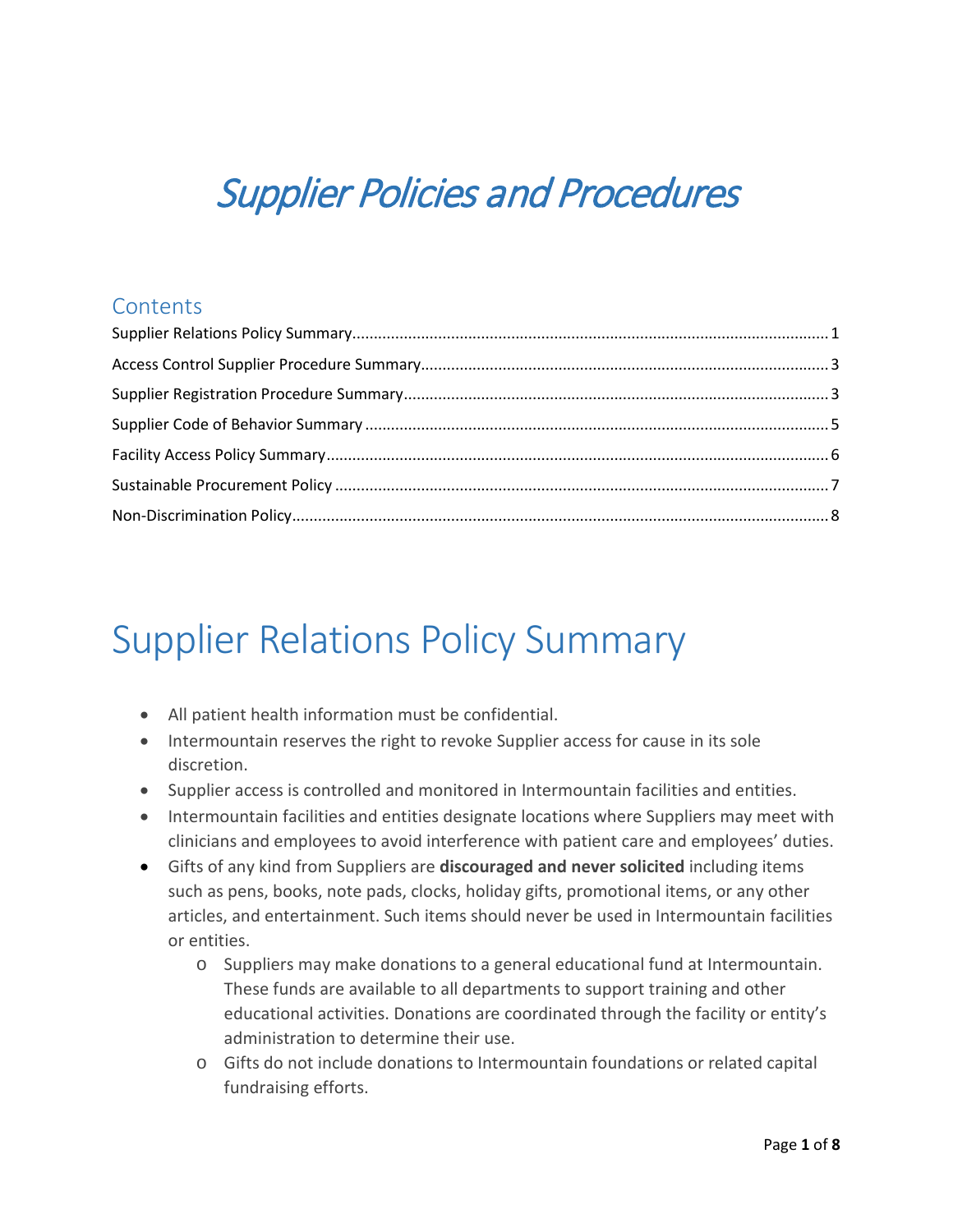- Meals or snacks provided by Suppliers are **discouraged and never solicited**, but may be held if there is a legitimate educational or business purpose to justify the event.
	- o The value of such meals should be modest and the occasions for them should be infrequent. Weekly or monthly meals from the same Suppliers throughout the year are generally deemed unnecessary and may be considered abusive of this policy.
- Suppliers may pay for Intermountain staff to visit their site to demonstrate products, services, equipment, and the like when it is not feasible or practical for the Supplier to conduct such demonstrations at Intermountain locations. Suppliers may pay for the reasonable cost of Intermountain employee travel, food, and lodging in these instances.
	- o Only Intermountain staff who are essential to evaluate the Supplier's demonstration may attend.
	- o Supplier site visits must be approved in advance by the prospective attendee's manager and coordinated through, and approved by, the Supply Chain Organization. If the prospective attendee's manager is also invited to attend, the next higher level manager will review the proposal.
- Individuals who are not employed by Intermountain are not permitted to solicit employees, patients, or visitors, or to distribute literature and material for any purpose in any building owned or managed by Intermountain.
	- o Suppliers may not distribute literature directly to patients or their families or leave them in areas accessible to them without permission.
	- o Such literature must be given to a department manager or director for review, after which Intermountain may, at its sole discretion, distribute the materials deemed useful to patients or their families.
- Medical or non-medical equipment, supplies, or services may only be purchased through approved purchasing processes.
	- o Suppliers may not provide equipment, supplies, or services in response to any order from staff unless it has been placed through approved purchasing processes.
	- o Intermountain reserves the right to refuse payment for equipment, supplies, or services which have not been purchased through approved purchasing processes.
- The use of medical supplies and device samples must be coordinated with the Supply Chain Organization.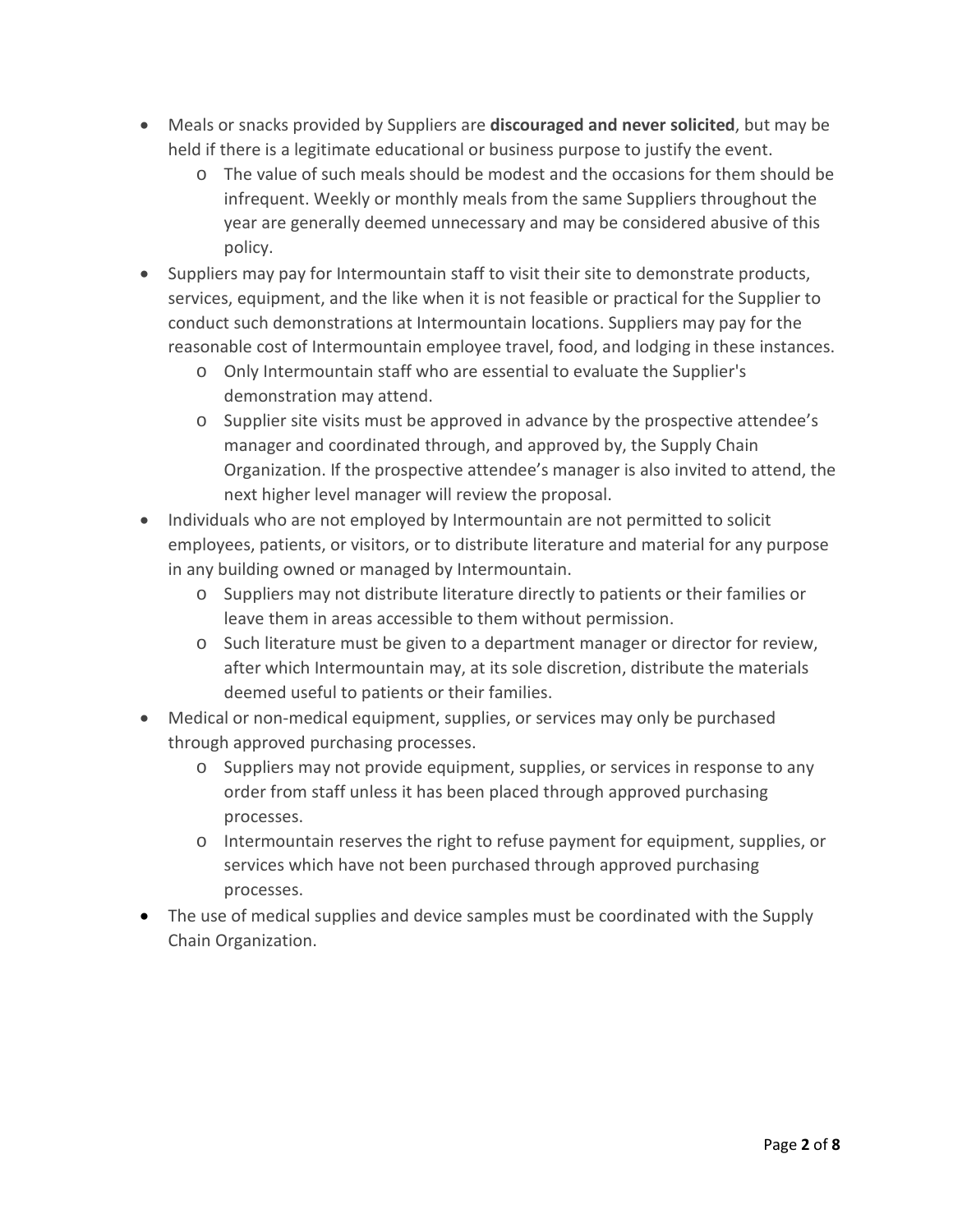# <span id="page-2-0"></span>Access Control Supplier Procedure Summary

This procedure establishes the requirements supplier representatives must satisfy to enter Intermountain hospitals and Homecare facilities.

- Supplier Representatives requesting access to Intermountain facilities must use Intermountain's supplier registration tool (Reptrax) and fulfill all requirements on an annual basis according to the *Supplier Registration Procedure*.
	- o Individuals who deliver or maintain a product or service in high risk areas as defined in the *Facilty Acccess Policy* must complete the supplier registration process and be escorted by an employee.
	- o Individuals who deliver or maintain a product or service in medium risk areas as defined by the *Facility Access Policy* must sign an electronic attestation and complete the supplier registration process through Intermountain's supplier registration tool (Reptrax).
- Supplier Representatives must check-in at a supplier kiosk or with facility supply chain personnel to obtain a disposable, time-stamped identification badge. Supplier identification badges must be worn in the upper torso area while in facilities.
- Appropriate behavior is expected from Supplier Representatives at all times (see Supplier Behavior Code).
- Supplier representatives who do not complete the registration process or who do not conduct themselves in a manner consistent with Intermountain's Supplier Behavior Code may be subject to sanctions according to the supplier sanction review process.

### <span id="page-2-1"></span>Supplier Registration Procedure Summary

This procedure describes supplier representative registration requirements to be completed prior to entering Intermountain hospitals, hospital-based clinics and Homecare facilities.

• Supplier Representatives requesting access to Intermountain facilities must register using Intermountain's online registration tool (Reptrax) prior to entering an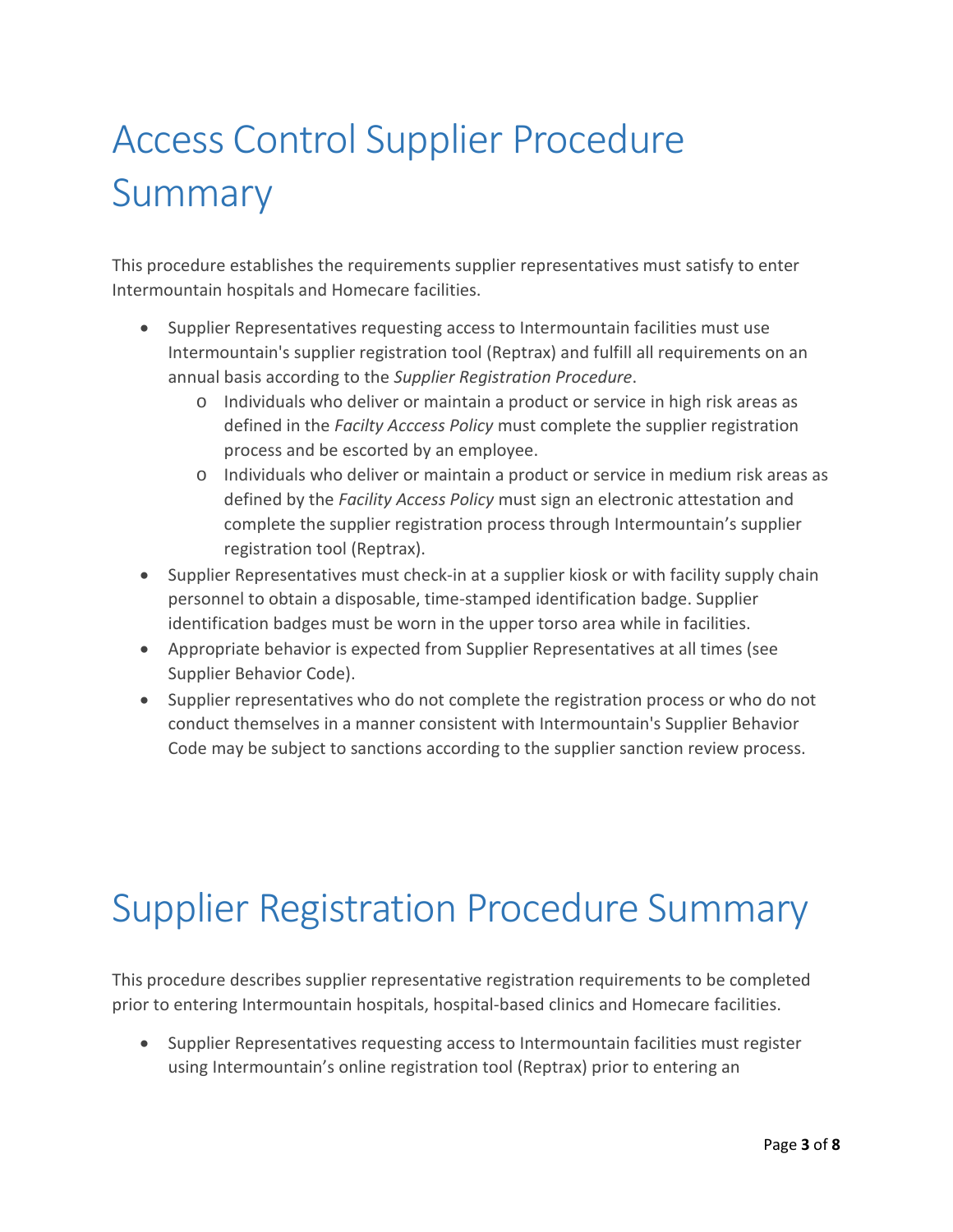Intermountain facility for the purpose of representing or providing a product or service to Intermountain patients, employees, or affiliated practitioners.

- To register, Supplier Representatives must certify, and in some cases provide documentation, they have:
	- o Read the provided Intermountain policies and procedures
	- o Watched the applicable orientation videos and passed the applicable quizzes
	- o Received the required immunizations and that they are current (documentation required)
	- o Received comprehensive, annual training for the products or services they represent (documentation required)
	- o Passed a national criminal background check (documentation required)
	- o Agreed to keep PHI, employee information, and proprietary information confidential
	- o Verified whether a Business Associate Agreement is required or not
	- o Agreed to submit "bill only" case documentation and implant records to a designated Intermountain Healthcare employee before leaving the facility premises.
	- o Agreed to comply with Utah occupational safety and health requirements for health care providers and requirements applicable to their specific occupation.
	- o Comply with Intermountain's Hazardous Materials Policy and assure that any chemicals brought onto Intermountain property have been approved and are in the facility's chemical inventory database.
- Supplier Representatives requesting access to surgical areas must also provide documented evidence of training on the following:
	- o Infection control, aseptic practices, and blood borne pathogens
	- o Intermountain's patient rights, confidentiality, and patient privacy policies
	- o Human tissue storage and handling
- An Office of Inspector General (OIG) and System for Award Management (SAM) exclusion review is performed for each Supplier Representative as part of the registration process.
- A Supplier representative's failure to register may result in sanctions or permanent removal from Intermountain facilities.
- Supplier registration requirements are not intended to modify the Supplier's contractual obligations.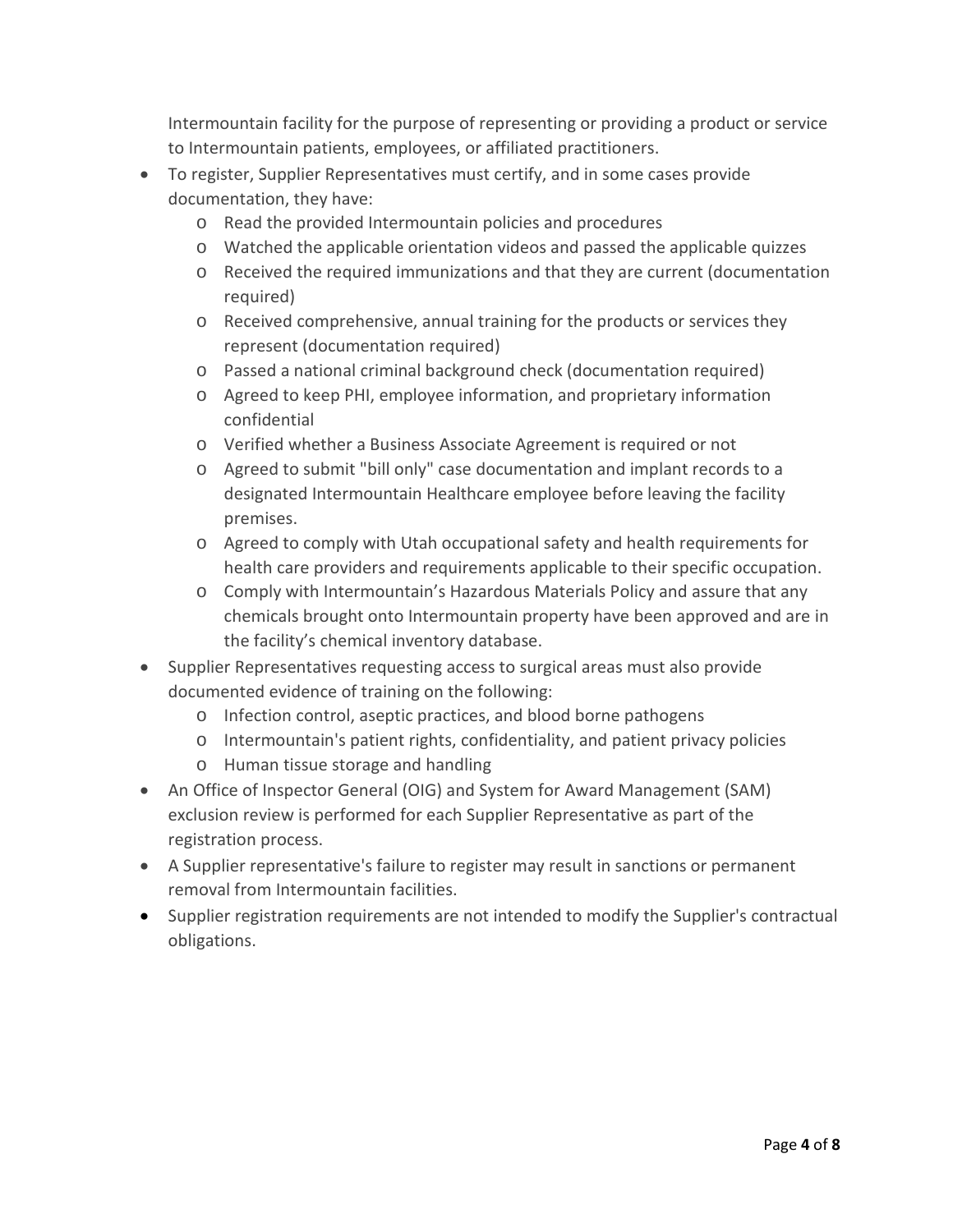## <span id="page-4-0"></span>Supplier Code of Behavior Summary

Intermountain wants to assure that we practice the highest ethical and objective standards. We would like to remind everyone of Intermountain Healthcare supplier guidelines which will help with our continued success.

- Suppliers must have a formal appointment through an appropriate Intermountain employee.
- Suppliers must complete all the Reptrax requirements, be approved, and obtain a sticker identification badge validating their appointment. The identification badge must always be worn in a visible location.
- Supplier check-in must occur at either a supplier kiosk, in the Supply Chain office, or at the OR/Cath lab front desk.
- Meetings with suppliers are to be held outside of patient care units and departments.
- Suppliers are not allowed in lounges, patient waiting areas, etc.
- Fax machines, copiers and phones are not to be used by suppliers unless essential for patient care.
- Products, equipment, and/or services that are not contracted or approved by Intermountain in advance and in writing are not allowed and Intermountain may refuse payment for such items.
- Suppliers providing loaned instrument sets to Intermountain facilities must deliver those sets 24 hours prior to the scheduled procedure start time to allow for inspection and sterilization of the instrument sets.
- Only technical or clinical support personnel are allowed in room during a clinical procedure at the specific request of the physician and the department manager or designee.
- No inducements are accepted (food, gifts, cash, entertainment, etc.) to assure objectivity and highest ethics in decision making.
- It is inappropriate to enter occupied patient rooms without express permission of the patient and the nurse manager for the area involved.
- Removal of any equipment or products without prior approval by the department director or designee is prohibited.
- Soliciting business from patients and non-management Intermountain staff is not allowed.
- All information related to patient care (protected health information) employee information, intellectual property, and proprietary information is confidential.
- The use of photography or recording devices is strictly prohibited.
- Cell phones must be silenced and not present distraction.
- Intermountain is a harassment free workplace.
- Intermountain prohibits violence and disruptive behavior in the workplace.
- Personal appearance must be in accordance with business standards.
- Suppliers accessing operating rooms will utilize hospital laundered scrubs. Scrubs must be returned prior to leaving the surgical services area.
- Suppliers accessing operating rooms will not wear any form of fingernail polish, artificial fingernails, or extenders. Fingernails will be natural, clean, and short at the tip.
- Suppliers must abstain from using tobacco products while at Intermountain facilities and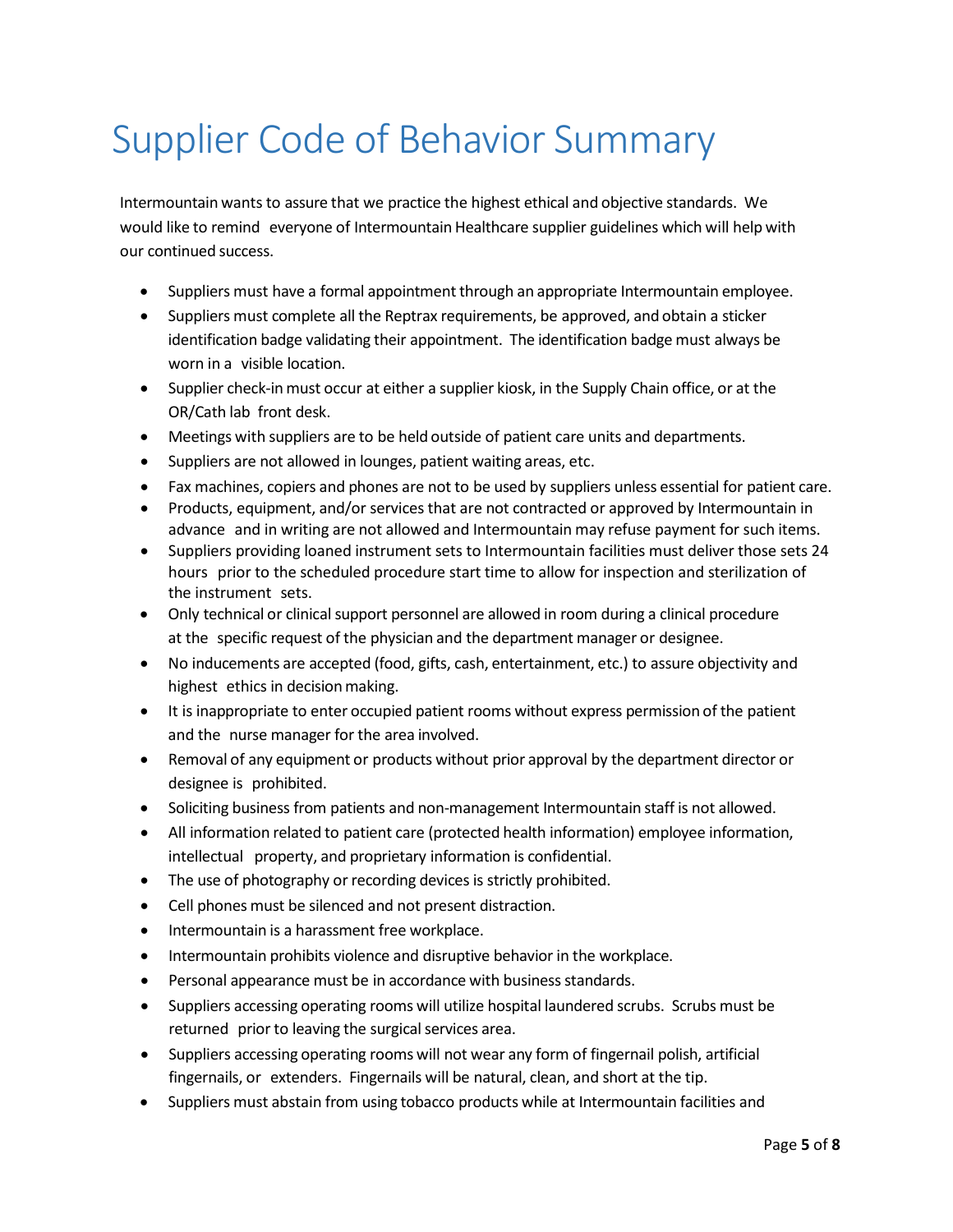properties in accordance with Intermountain's commitment to maintain tobacco-free environments.

#### <span id="page-5-0"></span>Facility Access Policy Summary

Intermountain controls access to its facilities in order to provide an environment that promotes the safety of staff, patients, and visitors and safeguards company property and personal information.

- Unsupervised, non-public, exterior building entrances have Proxy Access control or key locks and are secured against unauthorized entry 24 hours per day, 7 days per week. Facilities are required to have a key control program with processes to track who keys are issued to and when they are returned.
- With the exception of visitors (as described in the Facility Access Classification Table) and patients, individuals entering a Facility are expected to dress appropriately and are required to wear identification while in the Facility.
	- o Intermountain Healthcare and SelectHealth identification badges with Proxy Access are issued only after satisfactory completion of Screening and Immunization Requirements and required Orientation and Education as described in the Facility Access Classification Table found in Secondary Materials below.
		- Suppliers, Construction/Technicians and Contingent Workforce should refer to the *Facility Access Supplier Procedure*.
		- Access to freestanding Medical Group clinics is according to the *Access Control Medical Group Procedure*.
		- **Facilities may implement more stringent visitor identification** requirements.
- Loitering is not allowed in Facilities.
- Individuals entering Facilities are classified as low, medium, or high risk for security purposes based on the purpose, duration, and location of their visit as noted below:
	- o Low Risk
		- Business areas of a Facility (Intermountain invited guest)
		- **Patient Care Areas (patient invited guest)**
	- o Medium Risk
		- Patient Care Areas (not participating in direct patient care)
		- Non patient care areas with access to Intermountain assets or protected information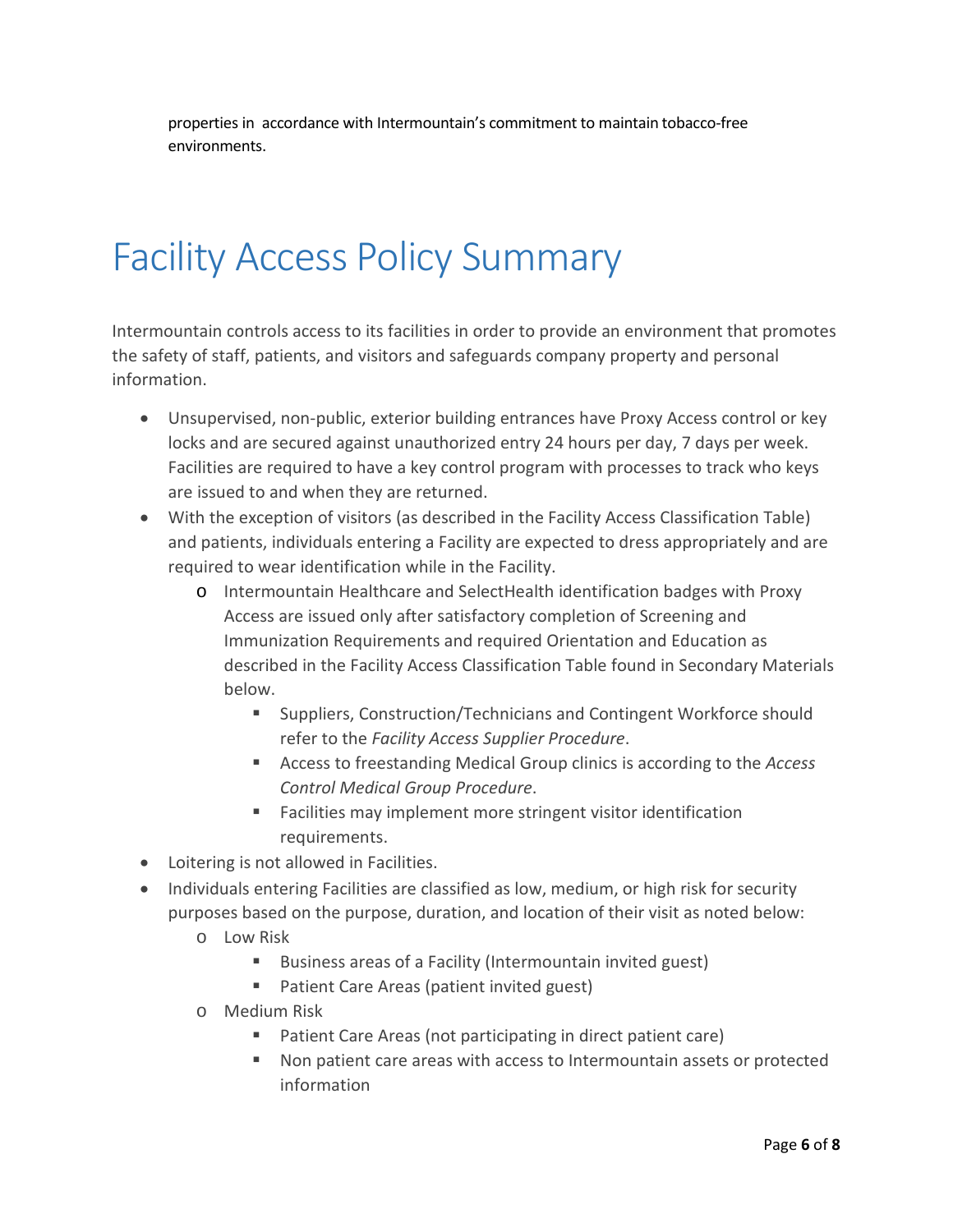- Patient Care Areas or non patient care areas (fulfilling a business need)
- o High Risk
	- Patient Care Areas (participating in direct patient care)
	- **Security Sensitive Areas**
- Proxy Access is granted according to the *Proxy Access Procedure*.
	- o Proxy Access is only permitted to authorized individuals.
	- o Proxy Access is only allowed for the duration necessary.
- Facility security personnel are notified when Emergency Access to a Facility is required.
- In the event of a disaster, access to a Facility is according to each facility's emergency operations plan.

#### <span id="page-6-0"></span>Sustainable Procurement Policy

This policy is intended to identify sustainability principles that shall be incorporated into procurement decisions, provide implementation guidance, and ensure all areas work to align programs and purchases with this policy to ensure the greatest impact. Intermountain Healthcare strongly prefers products and services that integrate community and environmental stewardship through a process that considers the economic, environmental and social impacts of the organization. To help focus on these areas, programs have been created around local suppliers, diverse suppliers, and sustainability for the environment to promote health and places of healing. Intermountain and suppliers will work together to positively impact the following areas, as well as other relevant topics:

- Water and Energy usage, Air Quality
- Natural Resources and minimizing Chemicals of Concern usage
- Waste Creation through Reducing, Reusing, and Recycling
- Packaging and Transportation
- Total Cost of Ownership
- Local and Diverse Sourcing

By being good stewards through the careful and responsible management of the environment and by doing what is right for people, we will help people live the healthiest lives possible. Intermountain Healthcare and the people we serve count on suppliers to heed this policy and see it as encouragement to innovate to meet and exceed our expectations.